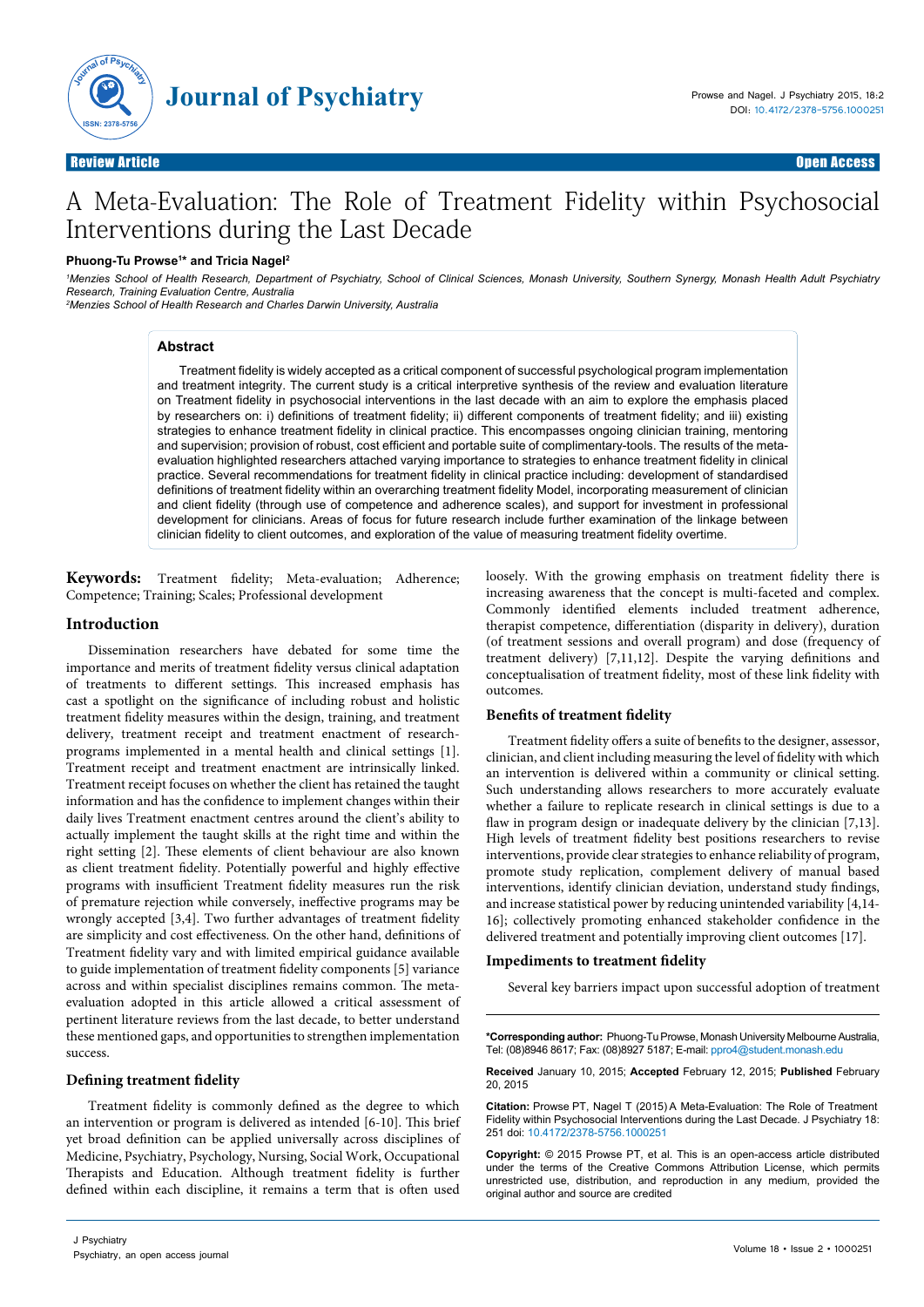fidelity Models by researchers and clinicians, including differing definitions of treatment fidelity, competing treatment fidelity Models and variation in the emphasis placed upon continued professional development for those involved in program delivery. A ten year review of psychiatry and psychology research studies concluded only 3.5% adequately addressed requirements of treatment fidelity [11,18]. Seeking to address perceived barriers, the National Institute of Health's Behavioral Change Consortium added provider training to the five key requisites of an effective treatment fidelity Model (study design, training, delivery, receipt and enactment) [3].

While benefits of treatment fidelity have been well documented and impediments to treatment fidelity are well recognised there remain gaps in our understanding of the impact of this knowledge on practice in the field. This paper utilised a meta-evaluation for critical analysis of contemporary literature to highlight opportunities to enhance future treatment fidelity theoretical and contemporary frameworks. This study aims to further expand current understanding and knowledge among program designers, researchers, assessors and clinicians as to the key elements of treatment fidelity required to improve program delivery and/or implementation. The current study is a critical interpretive synthesis of the review and evaluation literature on treatment fidelity in psychosocial interventions in the last decade with an aim to explore the following questions:

- 1) How many authors included definitions of treatment fidelity?
- 2) What treatment fidelity components were discussed by authors?

3) What strategies aimed to enhance treatment fidelity within clinical practice were identified in the meta evaluations?

# **Methods**

### **Study selection**

Only reviews, meta-evaluations, and Special Guest articles published in English in peer-reviewed journals were included. Development of scales, clinical trials, qualitative research, debates, and commentaries articles were excluded. Prior to commencing the systematic review, a preliminary search of the Database of Abstracts of Reviews of Effects (DARE), and the Cochrane Database of Systematic Reviews (CDSR) was undertaken to identify similar reviews. The PRISMA Checklist Guidelines for systematic review and meta-analysis [19] were used to assist in the current synthesis.

# **Search strategy**

A systematic review of English articles using PsychInfo, MEDLINE, Google Scholar, EBM Reviews, Cochrane Database of Systematic Reviews (CochraneDSR) and Dissertation Abstracts was completed. Search terms included treatment fidelity', integrity', intervention integrity, adherence\*, competence\*, and implement\*, scale\*, assessment\*, monitor\* and outcome measure\* . Additional studies were indentified by reviewing reference lists of relevant articles.

# **Data extraction**

Independent extraction of articles was undertaken by two research assessors (PP and Research Assistant Ted Graham) using predefined data fields including study quality indicators (Figure 1). Each article was assessed against inclusion criteria as follows: systematic reviews, meta-evaluations, meta-analysis, literature review, mental health treatments research, English, and full text articles. Exclusion criteria entailed: non-review articles, non-peer reviewed papers, trials,

reviews not explicitly assessing treatment fidelity, reviews focused on trials of dosage adherence, debates, letters, opinions, development of scales articles and qualitative studies. If the assessors agreed the reviewed paper did not supply sufficient pre-requisite information about treatment fidelity, the paper was omitted from the review. Any disagreement was discussed using the inclusion and exclusion criteria until consensus was reached. Papers double reported were identified to preserve data integrity. The assessors were not blind to the names of authors, institutions, or journal of publication.

# **Design**

**Stage one: using meta-evaluation to defining scope:** A metaevaluation framework was used to synthesise the included articles. Meta-evaluations have been described as systematic reviews of evaluations to determine the quality of the review. They vary in stance from that of a narrative critique to a simple audit [20]. The current study undertook a detailed review of the existing academic peer review literature through a staged process. The author defined the scope of the meta-evaluation with key elements including:

• Fidelity (does the author discuss fidelity interventions?),

• Comparison (are the relative effects of different concepts discussed?),

• Adjunction (are theories discussed according to best fit with the current evidence?)

• Reality testing (is there discussion of translation of findings into clinical practice?)

**Stage two: review of literature:** The review literature on psychosocial implementation over the last decade presented a challenge due to the lack of consensus regarding standardized vocabulary and implementation processes. Major themes contained within included reviews quickly became evident during the analysis phase of the literature; treatment fidelity definitions, the use of various treatment fidelity Models, measurements of treatment fidelity, clinicians' professional development during and post treatment, linking clinician fidelity with client outcomes, and measuring treatment fidelity overtime. There was marked variation in the emphasis placed by researchers on treatment fidelity definitions. The definitions varied in focus and specificity depending on the context in which the term was used [1,21] with some articles excluding a treatment fidelity definition [22,23]. A second theme arose in relation to the existence of differing models of treatment fidelity. These can generate confusion and make drawing comparisons burdensome [9,17,21]. Another area of variance is the manner in which researchers conceptualise and measure fidelity implementations [24]. Theoretically, adherence, competence and differentiation in treatment fidelity should be able to be individually measured [11]. Adherence scales have been developed which generally assess the frequency with which the clinician delivers components of treatment as intended. Competence scales generally relate to assessment of the skill the clinician brings to the delivery of key treatment components. Bernard and Goodyear [25] emphasised the importance of rigorous evaluation (including using adherence and competence scales) of clinicians during treatment implementation. Adherence is an essential component to measure clinician competence and to detect when a clinician may be drifting away from treatment protocols [26]. Further suggested methods to improve treatment fidelity include the training, supervision and professional development [27]. Training and supervision (pre, during and post of treatment implementation) provides a readily assessable feedback for the implementation process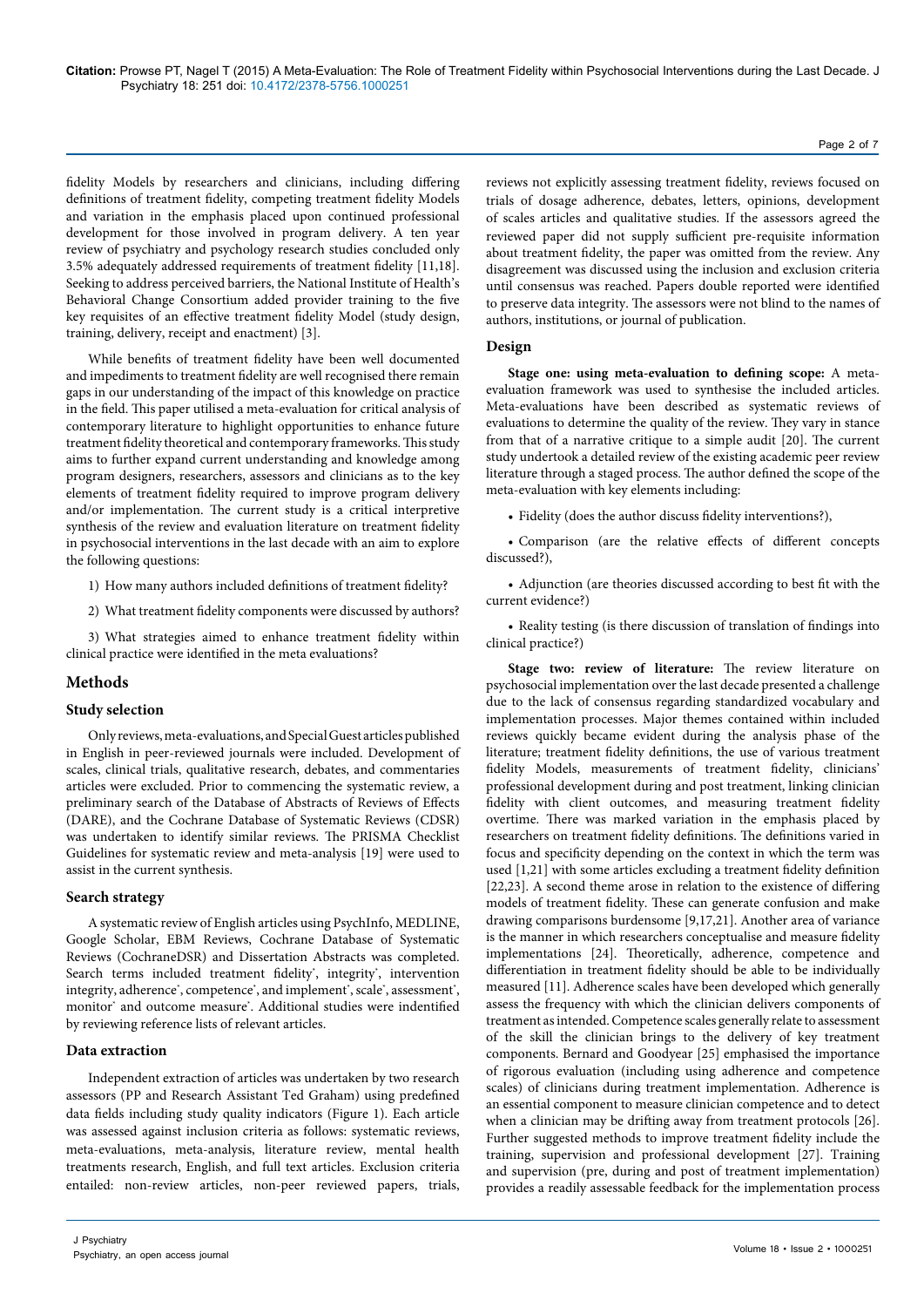#### **Citation:** Prowse PT, Nagel T (2015) A Meta-Evaluation: The Role of Treatment Fidelity within Psychosocial Interventions during the Last Decade. J Psychiatry 18: 251 doi: 10.4172/2378-5756.1000251

Page 3 of 7



and promotes greater levels of consistency [28]. Supervision with targeted professional development opportunities supports treatment fidelity implementation by helping ensure a consistent delivery with minimal treatment drift form designed intervention protocol [1,29,30]. In addition, planned professional development opportunities must be regularly assessed to maximise quality and suitability for the target recipients. Due to the often-multidimensional nature of introduced programs, the provision of training without quality indicators [31] runs a risk of being misdirected or ineffective. A further recurring theme within the literature related to the appreciation of the linkage between clinician fidelity and client outcomes. This not only allows identification of the elements of success within a program but also the detection of external factors that may exist within the treatment setting. External factors such as between-site differences and client variables have been found to significantly influence treatment success [32]. Despite much attention to treatment fidelity measures in different guises and settings, the sustainability of these interventions has received scant attention. There is limited research undertaken in the area of measuring Treatment fidelity over time. Such an approach may help researchers best understand the longevity, strengths and weaknesses of the intervention. Borrelli and colleagues [3] shared this view, advocating measuring fidelity over time would deliver a better appreciation of treatment fidelity.

developed a Synthesis Matrix, which incorporated the six distinct themes which had arisen in the course of the literature review: defining treatment fidelity, the use of various treatment fidelity Models, measurements of treatment fidelity, clinicians' professional development during and post treatment, clinician and client outcomes and measuring Treatment fidelity overtime.

Ratings from 0 to 3 were applied according to whether each aim was critiqued in comprehensive detail (rating of 3), in minor detail (rating of 2), in general terms (rating of 1) or not critiqued at all (rating of 0). Each study was coded against the six themes. This information was entered into the Synthesis Matrix with ratings applied according to the quality and relevance of review article appraisal within the six key themes. The majority of articles provided some evidence within each theme. The two assessors independently entered coding for the 32 articles into the Synthesis Matrix Database, with an average score being then being calculated for each item. Meta-evaluation procedures were used to help describe processes, direct discussion of criteria and synthesise the data [33].

# **Results**

# **Defining treatment fidelity**

While the majority of articles (65%) provided detailed definitions of treatment fidelity, more than one third (35%) of reviews provided only brief or general descriptions (Figure 2).

**Stage three: Synthesising information into Matrix:** The author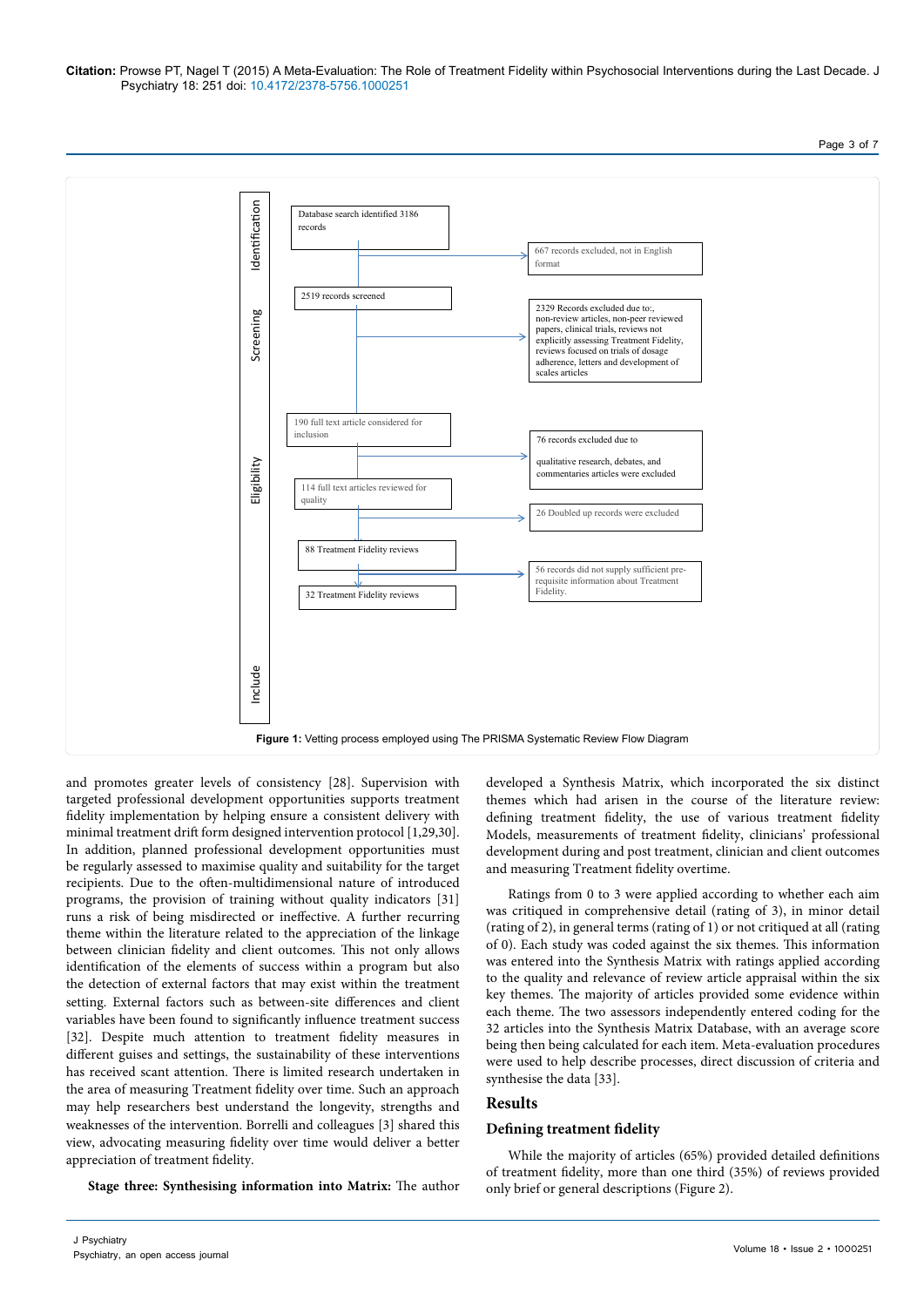# **The use of various treatment fidelity models**

Most authors (29%) provided only a broad model outline or critiqued treatment fidelity Models only in general terms whilst 19% did not focus on Treatment fidelity Models at all in their evaluations/ reviews (Figure 3).

# **Key elements of treatment fidelity**

A minority of authors (45%) focused in detail on the role of adherence scales while even fewer (26%) comprehensively critiqued the inclusion of competence scales for measuring treatment fidelity (Figure 4).

# **Clinician professional development during and post treatment**

While more than one third (36%) of reviewed studies critiqued practitioner training during treatment in detail, 29% did not critique the role of mentoring and supervision within their examined studies at all (Figure 5).

# **Focusing on clinician or client treatment fidelity outcomes**

The majority of authors (74%) placed a strong emphasis on measuring clinician treatment fidelity outcome, compared to only 42% emphasising the importance of measuring client treatment fidelity (Figure 6).









Page 4 of 7



# **Measuring Treatment Fidelity over Time**

Only one review [3] advocated measurement of Treatment fidelity of clinicians and client post treatment, to gain a greater appreciation of fidelity compared to 52% that did not critique at all.

# **Discussion**

The current meta-evaluation found that researchers placed limited emphasis on provision of treatment fidelity definition or an overarching treatment fidelity model. It also found that researchers attached varying importance to strategies to enhance treatment fidelity in clinical practice such as ongoing clinician training, measurement of clinician and client fidelity, measurement of treatment fidelity over time and attempting to better understand the linkage between clinician fidelity to client outcomes.

# **Treatment fidelity definitions and models**

Using a matrix synthesis and meta-evaluation, it is evident that there continues to be disparity amongst researchers in terms of the importance allocated to defining treatment fidelity. Such disparity will inevitably limit collective understanding within stakeholders including program designers, clinicians, clients and assessors. One reason for this variation may be the broad range of disciplines presently employing treatment fidelity to maximise effectiveness of delivered programs. Given the variations in treatment fidelity definitions a lack of consensus in terms of the key components and elements of the model was inevitable. The lack of a consistent framework and treatment fidelity Model thus perpetuates the differences between studies and approaches across disciplines.

There have been attempts, however, to establish consistency in the field. The treatment fidelity Framework published in 2011 by the National Institutes of Health's Behavioral Change Consortium viewed study design, training, delivery, receipt and enactment as the key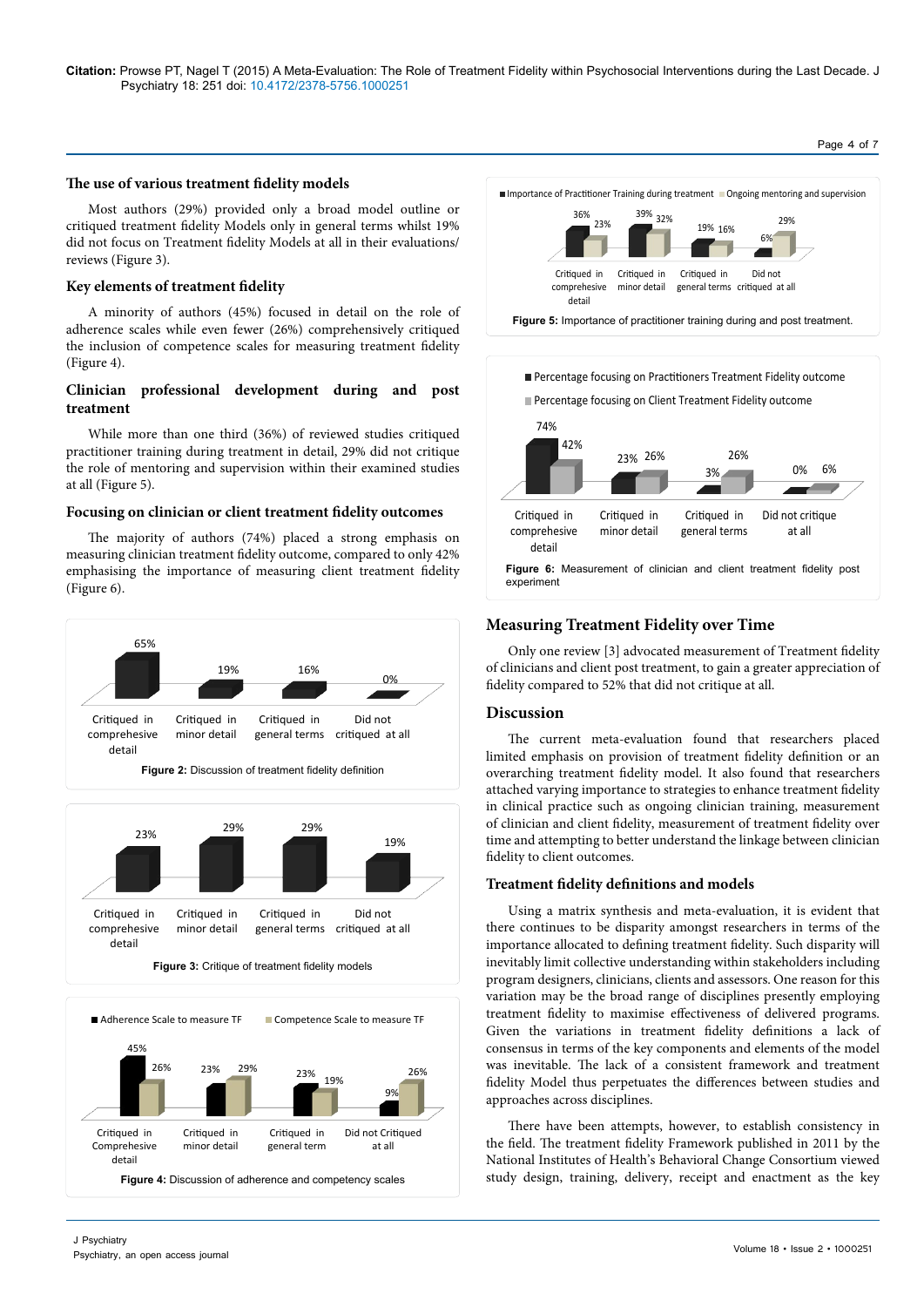domains for an effective treatment fidelity Model [3]. Our study shows that, while some elements of this framework are valued by evaluators others are not yet routinely included within their scope. One such omission is the inclusion of practitioner training and measures of clinician fidelity.

### **Measures of clinician fidelity and professional development**

Whilst there is strong research support for the importance of embedding adherence and competence scales [34,35], the results of the meta-evaluation did not reflect this high rating, with many articles choosing to emphasise adherence scales not competence scales [27,30,36]. A number of articles mention the use of clinician and client self-assessments [1,3]; however these techniques have limitations in terms of impartiality and accuracy. Saneti and Kratochwill [37] found in their review that studies that incorporated treatment integrity tools with adequate psychometric properties (such as competence scales) had a more direct relationship between treatment fidelity than those that used indirect fidelity tools such as check lists or observational protocols.

Similarly, the measurement of treatment fidelity over time was not accorded high importance in the reviewed studies. Borelli and colleagues [3] was one of few research teams attempting to provide a greater appreciation of treatment fidelity through measurement over a specified time continuum. These researchers hypothesised improved understanding would provide a more accurate predictor of the success of a clinician or effectiveness of a program in delivering a consistent service, and identify key periods where follow up evaluation would offer maximum benefit. In addition, it would support evaluation of practitioner deviation and provide increased statistical power.

Given the mixed findings linked with the use of specific scales to measure the quality of clinician performance, it is not surprising that there was also limited value placed on clinician training. Multiple studies promote the inclusion of structured and ongoing training to clinicians and assessors to generate high fidelity levels [21,23,37]. However, 43% (3 of 7 studies) of evaluations of the current review showed no evidence or only slight evidence of valuing the inclusion of provider training. The inclusion of specific professional development was given a low priority within many assessed articles [29,36].

In a number of the assessed studies, the absence of emphasis upon professional development suggested an expectation that clinicians and assessors are already experienced and skilled in methods that promote treatment fidelity. Yet, for program designers to expect clinicians and assessors who have varying levels of experience, post graduate qualifications and exposure to treatment fidelity to share a common understanding poses significant risks. Clinicians are expected to deliver a program in accordance with the provided theoretical and practical elements established by the designer [38,39]. However, with so many moving parts contained within a program this expectation in the absence of meaningful support may be viewed as ambitious.

One of the identified constraints to inclusion of ongoing training is that this has resource implications for a given program. The inclusion of structured and ongoing professional development would need to be carefully managed to ensure other competing program components are not compromised [40]. For example, the delivery of professional development could impact on budget and existing time allocations, and may not always be practical or feasible. The lack of specific training may also be reflective of an over reliance by designers upon the use of treatment manuals to generate a shared appreciation and direction for

treatment fidelity. Bhar and Beck [41] hypothesised that adherence was linked directly to a clinician's ability to utilise the procedures specified within a treatment manual. Other researchers argue, however, that the key elements of treatment fidelity are multi-dimensional and require the inclusion of adherence scales, competence scales, structured professional development [2,11].

### **Link between clinician fidelity and client outcomes**

This review finds that while some studies focussed on the link between clinician's fidelity and client outcomes, others did not. The exclusion of articles which focussed on trials of dosage adherence may have contributed to this variation as these articles would have focussed specifically on client outcomes. Several researchers report strong associations been treatment fidelity and participant treatment outcomes in effectiveness trials [5]. Better understanding of this linkage enhances researchers' knowledge of the impact of external factors upon the implementation process [21,23]. The identification of a number of significant external factors separate from, but impacting upon treatment fidelity implementation were noted during the metaevaluation process. External factors including patient variables or varying clinician responses to between-site differences can significantly influence outcomes [32]. Firstly, influences that are not directly related to treatment fidelity including client responsiveness to the program, severity of client symptomology and therapeutic alliance [39] can influence outcomes. Secondly, other impacting variables may include quality of clinician facilitation and program design in terms of complexity [7].

### **Treatment fidelity over time**

The majority of evaluators did not appear to attach value to the measuring of clinicians' treatment fidelity. This limited attention is reinforced further by the review results that highlighted evaluators had given a low priority to the role of clinician professional development and supervision. Only one review Borelli and colleagues [3] advocated for the measurement of treatment fidelity for clinicians and clients post treatment to gain a greater appreciation. Whilst the current study found limited progress was undertaken in this research area, such studies may help researchers to best understand the longevity, strengths and weaknesses of treatment fidelity.

#### **Recommendations**

In summary, the study identifies a need for standardisation. The standardisation process, however, must not add complexity. It must promote flexibility and portability to promote higher levels of fidelity when establishing, assessing, and reporting integrity [10].

Standardisation would be supported by adoption of a suite of treatment fidelity tools. This would allow development of a gold standard against which future programs can measure effectiveness. A renewed focus by authors to include a widely accepted treatment fidelity definition with a defined treatment fidelity Model and guidelines for subsequent monitoring and follow up would be preferable [8,30]. An addendum to an agreed treatment fidelity structure would be a comprehensive list of both core and elective fidelity tools that in unison support the attainment of high levels of treatment fidelity within community-based and private settings.

The measurement of treatment fidelity would benefit from the inclusion of a treatment manual, therapist certification, fidelity ratings of treatment, supervision [42], adherence scales, competence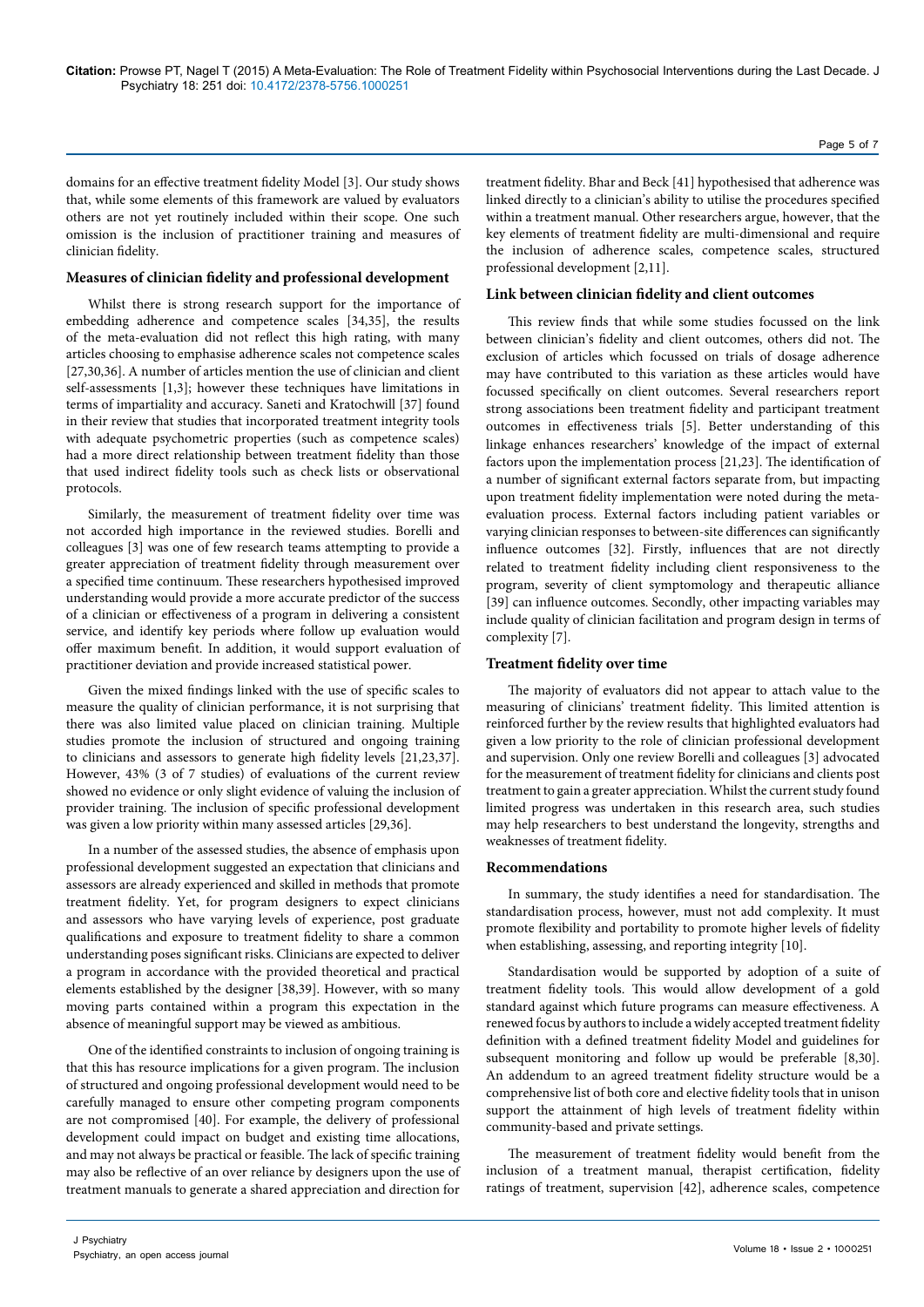scales and structured professional development opportunities. This comprehensive tool kit would support the facilitation and delivery of programs locally, regionally and internationally.

# **Limitations**

Results from this study should be interpreted in conjunction with acknowledgement of two main limitations. Primarily, the inclusion and exclusion criteria may have been too restrictive. Perhaps including studies prior to a decade previously may have provided a more holistic view of the evolving area of treatment fidelity. In addition, a review of only systematic reviews and meta-analyses may have limited the findings whereas inclusion of randomised control trials measuring treatment fidelity may have provided a more heterogeneous field of review.

# **Conclusion**

Treatment fidelity is an essential part of conducting psychosocial intervention research and clinical practice. This article reviewed the evidence for perceived benefits of high treatment fidelity, explored the current emphasis of researchers in the field, and identified strategies to enhance treatment fidelity in clinical practice. The meta-evaluation allowed a critical interpretive synthesis of pertinent literature reviews from the last decade to better understand current directions, theoretical and conceptual frameworks set forth by experts in this growing and complex field. In summary, this article has identified several recommendations for treatment fidelity in clinical practice including: development of standardised definitions of treatment fidelity within an overarching treatment fidelity model, incorporating measurement of clinician and client fidelity (through use of competence and adherence scales), and support for investment in professional development for clinicians. Areas of focus for future research include further examination of the linkage between clinician fidelity to client outcomes, and exploration of the value of measuring treatment fidelity overtime.

#### **Acknowledgment**

This project would have not been possible without the assistance of Ted Graham (Clinical Psychologist and Research Assistant) and Anne Young (Librarian, Monash University).

#### **References**

- 1. [Bellg AJ, Borrelli B, Resnick B, Hecht J, Minicucci DS, et al. \(2004\) Enhancing](http://www.ncbi.nlm.nih.gov/pubmed/15367063) [treatment fidelity in health behavior change studies: best practices and](http://www.ncbi.nlm.nih.gov/pubmed/15367063) [recommendations from the NIH Behavior Change Consortium. Health](http://www.ncbi.nlm.nih.gov/pubmed/15367063) [Psychology 23: 443.](http://www.ncbi.nlm.nih.gov/pubmed/15367063)
- 2. [Resnick B, Ziporkan S \(2012\) Treatment Fidelity in Intervention Research.](http://nursing.jhu.edu/excellence/aging/center/gsa/2012/treatment-fidelity.pdf)
- 3. [Borrelli B \(2011\) the assessment, monitoring, and enhancement of treatment](http://www.ncbi.nlm.nih.gov/pmc/articles/PMC3074245/) [fidelity in public health clinical trials. Journal of Public Health Dentistry: 52-63.](http://www.ncbi.nlm.nih.gov/pmc/articles/PMC3074245/)
- 4. [Moncher FJ, Prinz FJ \(1991\) Treatment fidelity in outcome studies. Clinical](http://www.sciencedirect.com/science/article/pii/0272735891901032) [Psychology Review 11: 247-266.](http://www.sciencedirect.com/science/article/pii/0272735891901032)
- 5. [Dorsey S, Pullman MD, Deblinger E, Berliner L, Kerns SE, et al. \(2013\)](http://www.ncbi.nlm.nih.gov/pubmed/23937766) [Improving practice in community-based settings: a randomized trial of](http://www.ncbi.nlm.nih.gov/pubmed/23937766) [supervision-study protocol. Implementation Science 8: 1-11.](http://www.ncbi.nlm.nih.gov/pubmed/23937766)
- 6. [Bond GR, Evans L, Salyers MP, Williams J, Kim HW \(2000\) Measurement of](http://www.ncbi.nlm.nih.gov/pubmed/11256719) fidel[ity in psychiatric rehabilitation. Mental Health Services Research 2: 75-87.](http://www.ncbi.nlm.nih.gov/pubmed/11256719)
- 7. [Carroll KM, Kadden RM, Donovan DM, Zweben A, Rounsaville BJ \(1994\)](http://www.ncbi.nlm.nih.gov/pubmed/7722991) [Implementing treatment and protecting the validity of the independent variable](http://www.ncbi.nlm.nih.gov/pubmed/7722991) [in treatment matching studies. Journal of Studies in Alcohol 12: 149-155.](http://www.ncbi.nlm.nih.gov/pubmed/7722991)
- 8. [Schulte AC, Easton JE, Parker J \(2009\) Advances in Treatment Integrity](http://www.nasponline.org/publications/spr/abstract.aspx?ID=1914) [Research: Multidisciplinary Perspectives on the Conceptualization,](http://www.nasponline.org/publications/spr/abstract.aspx?ID=1914) [Measurement, and Enhancement of Treatment Integrity. School of Psychology](http://www.nasponline.org/publications/spr/abstract.aspx?ID=1914) [Review 38: 460-475.](http://www.nasponline.org/publications/spr/abstract.aspx?ID=1914)
- 9. [Dusenbury L, Brannigan R, Falco M, Hansen WB \(2003\) A review of research](http://her.oxfordjournals.org/content/18/2/237.short?rss=1&ssource=mfc) [on fidelity of implementation: Implications for drug abuse prevention in school](http://her.oxfordjournals.org/content/18/2/237.short?rss=1&ssource=mfc)  [settings. Health Education Research 18: 237-256.](http://her.oxfordjournals.org/content/18/2/237.short?rss=1&ssource=mfc)
- 10. [Perepletchikova F, Chereji E, Hilt LM, Kazdin AE \(2009\) Barriers to](http://www.ncbi.nlm.nih.gov/pubmed/19309181) [Implementing Treatment Integrity Procedures: Survey of Treatment Outcome](http://www.ncbi.nlm.nih.gov/pubmed/19309181)  [Researchers. J Consul and Clin Psychol 77: 212-218.](http://www.ncbi.nlm.nih.gov/pubmed/19309181)
- 11. [Perepletchikova F, Treat TA, Kazdin AE \(2007\) Treatment Integrity in](http://www.ncbi.nlm.nih.gov/pubmed/18085901) [Psychotherapy Research: Analysis of the Studies and Examination of the](http://www.ncbi.nlm.nih.gov/pubmed/18085901) [Associated Factors. J Consul Clin Psychol 75: 829-841.](http://www.ncbi.nlm.nih.gov/pubmed/18085901)
- 12. [Waltz J, Addis ME, Koerner K, Jacobson NS \(1993\) Testing the integrity of a](http://www.ncbi.nlm.nih.gov/pubmed/8370857) [psychotherapy protocol: Assessment of adherence and competence. J Consul](http://www.ncbi.nlm.nih.gov/pubmed/8370857)  [Clin Psychol 6: 620-630.](http://www.ncbi.nlm.nih.gov/pubmed/8370857)
- 13. [Forgatch MS, Patterson GR, DeGarmo DS \(2005\) Evaluating Fidelity:](http://www.ncbi.nlm.nih.gov/pubmed/16718302) Predictive Validity for a Measure of Competent Adherence to the Oregon Model [of Parent Management Training. Behav Ther. Journal 36: 3-13.](http://www.ncbi.nlm.nih.gov/pubmed/16718302)
- 14. [Carroll C, Patterson M, Wood S, Booth A, Rick J, et al. \(2007\) A conceptual](http://www.implementationscience.com/content/2/1/40) [framework for implementation fidelity. Implementation Science 2: 1-9.](http://www.implementationscience.com/content/2/1/40)
- 15. [Chlan LL, Guttormson JL, Savik K \(2011\) Tailoring a Treatment Fidelity](http://www.ncbi.nlm.nih.gov/pubmed/21878797) [Framework for an Intensive Care Unit Clinical Trial. Nurs Res 60: 348-353.](http://www.ncbi.nlm.nih.gov/pubmed/21878797)
- 16. [Leichsenring F, Salzer S, Hilsenroth MJ, Leibing E, Leweke F, et al. \(2011\)](http://eurekaselect.com/89070) [Treatment Integrity: An Unresolved Issue in Psychotherapy Research. Current](http://eurekaselect.com/89070) [Psychiatry Reviews 7: 313-321.](http://eurekaselect.com/89070)
- 17. [O'Donnell CL \(2008\) Defining, conceptualising and measuring treatment](http://rer.sagepub.com/content/78/1/33.abstract)  [fidelity of implementation and its relationship to outcomes in K-12 curriculum](http://rer.sagepub.com/content/78/1/33.abstract)  [intervention research. Review of Educational Research 78: 33-84.](http://rer.sagepub.com/content/78/1/33.abstract)
- 18. [Perepletchikova F, Kazdin AE \(2005\) Treatment integrity and therapeutic](http://onlinelibrary.wiley.com/doi/10.1093/clipsy.bpi045/abstract) [change: Issues and research recommendations. Clinical Psychology Science](http://onlinelibrary.wiley.com/doi/10.1093/clipsy.bpi045/abstract) [and Practice 12: 365-3.](http://onlinelibrary.wiley.com/doi/10.1093/clipsy.bpi045/abstract)
- 19. [Moher D, Liberati A, Tetzlaff J, Altman D G, PRISMA Group \(2010\) Preferred](http://www.ncbi.nlm.nih.gov/pubmed/19622511) [reporting items for systematic reviews and meta-analyses: the PRISMA](http://www.ncbi.nlm.nih.gov/pubmed/19622511) [statement. International Journal of Surgery 8: 336-341.](http://www.ncbi.nlm.nih.gov/pubmed/19622511)
- 20. [Cooksy LJ, Caracelli VJ \(2008\) Metaevaluation in practice: Selection and](http://journals.sfu.ca/jmde/index.php/jmde_1/article/download/211/223) [application of criteria. Journal of Multi-Disciplinary Evaluation 6: 1-15.](http://journals.sfu.ca/jmde/index.php/jmde_1/article/download/211/223)
- 21. [Durlak JA, DuPre EP \(2008\) Implementation matters: A review of research on](http://www.ncbi.nlm.nih.gov/pubmed/18322790) [the influence of implementation on program outcomes and the factors affecting](http://www.ncbi.nlm.nih.gov/pubmed/18322790)  [implementation. Am J community psychol 41: 327-350.](http://www.ncbi.nlm.nih.gov/pubmed/18322790)
- 22. [Schoenwald SK, Garland AF, Chapman JE, Frazier SL, Sheidow AJ, et al.](http://www.ncbi.nlm.nih.gov/pubmed/20957425) [\(2011\) Toward the effective and efficient measurement of implementation](http://www.ncbi.nlm.nih.gov/pubmed/20957425)  [fidelity. Adm Policy Ment Health 38: 32-43.](http://www.ncbi.nlm.nih.gov/pubmed/20957425)
- 23. [Smith SW, Daunic AP, Taylor GG \(2007\) Treatment fidelity in applied educational](http://www.jstor.org/discover/10.2307/42899949?sid=21105394200131&uid=3738256&uid=2&uid=4)  [research: Expanding the adoption and application of measures to ensure](http://www.jstor.org/discover/10.2307/42899949?sid=21105394200131&uid=3738256&uid=2&uid=4) evidence-based practice. [Education and Treatment of Children](http://www.jstor.org/discover/10.2307/42899949?sid=21105394200131&uid=3738256&uid=2&uid=4) 30: 121-134.
- 24. [Nelson MC, Cordray DS, Hulleman CS, Darrow CL, Sommer EC \(2012\) A](http://www.ncbi.nlm.nih.gov/pubmed/22935907) [procedure for assessing intervention fidelity in experiments testing educational](http://www.ncbi.nlm.nih.gov/pubmed/22935907)  [and behavioral interventions. T J Behav Health Serv Res 39: 374-396.](http://www.ncbi.nlm.nih.gov/pubmed/22935907)
- 25. Bernard JM, Goodyear RK (1998) Fundamentals of clinical supervision (2<sup>nd</sup> edn). Boston: Ally nans Bacon.
- 26. [Tucker AR, Blythe B \(2008\) Attention to treatment fidelity in social work](https://www.questia.com/library/journal/1G1-193141164/attention-to-treatment-fidelity-in-social-work-outcomes)  [outcomes: A review of the literature from the 1990s. Social Work Research](https://www.questia.com/library/journal/1G1-193141164/attention-to-treatment-fidelity-in-social-work-outcomes) [32: 185-190.](https://www.questia.com/library/journal/1G1-193141164/attention-to-treatment-fidelity-in-social-work-outcomes)
- 27. [Wood BK, Umbreit J, Liaupsin CJ, Gresham FM \(2007\) a treatment integrity](http://www.jstor.org/discover/10.2307/42899948?sid=21105394200131&uid=2&uid=3738256&uid=4) [analysis of function-based intervention. Education and Treatment of Children](http://www.jstor.org/discover/10.2307/42899948?sid=21105394200131&uid=2&uid=3738256&uid=4) [30: 105-120.](http://www.jstor.org/discover/10.2307/42899948?sid=21105394200131&uid=2&uid=3738256&uid=4)
- 28. [Madson MB, Campbell TC \(2006\) Measures of fidelity in motivational](http://www.ncbi.nlm.nih.gov/pubmed/16814012)  [enhancement: A systematic review. J Subst Abuse Treat 31: 67-73.](http://www.ncbi.nlm.nih.gov/pubmed/16814012)
- 29. [McHugh RK, Murray HW, Barlow DH \(2009\) Balancing Fidelity and Adaptation](http://www.ncbi.nlm.nih.gov/pubmed/19643395) [in the Dissemination of Empirically-Supported Treatments: the Promise of](http://www.ncbi.nlm.nih.gov/pubmed/19643395) [Transdiagnostic Interventions. Behav Res Ther. 47: 946-953.](http://www.ncbi.nlm.nih.gov/pubmed/19643395)
- 30. [Naleppa MJ, Cagle JG \(2010\) Treatment fidelity in social work intervention](http://rsw.sagepub.com/content/20/6/674.abstract)  [research: A review of published studies. Research on Social Work Practice.](http://rsw.sagepub.com/content/20/6/674.abstract)
- 31. [Harn B, Parisi D, Stoolmiller M \(2013\) Balancing Fidelity with Flexibility and](http://ecx.sagepub.com/content/79/2/181.abstract) [Fit: What Do We Really Know About Fidelity of Implementation in Schools?](http://ecx.sagepub.com/content/79/2/181.abstract) [Exceptional Children 79: 181-193.](http://ecx.sagepub.com/content/79/2/181.abstract)